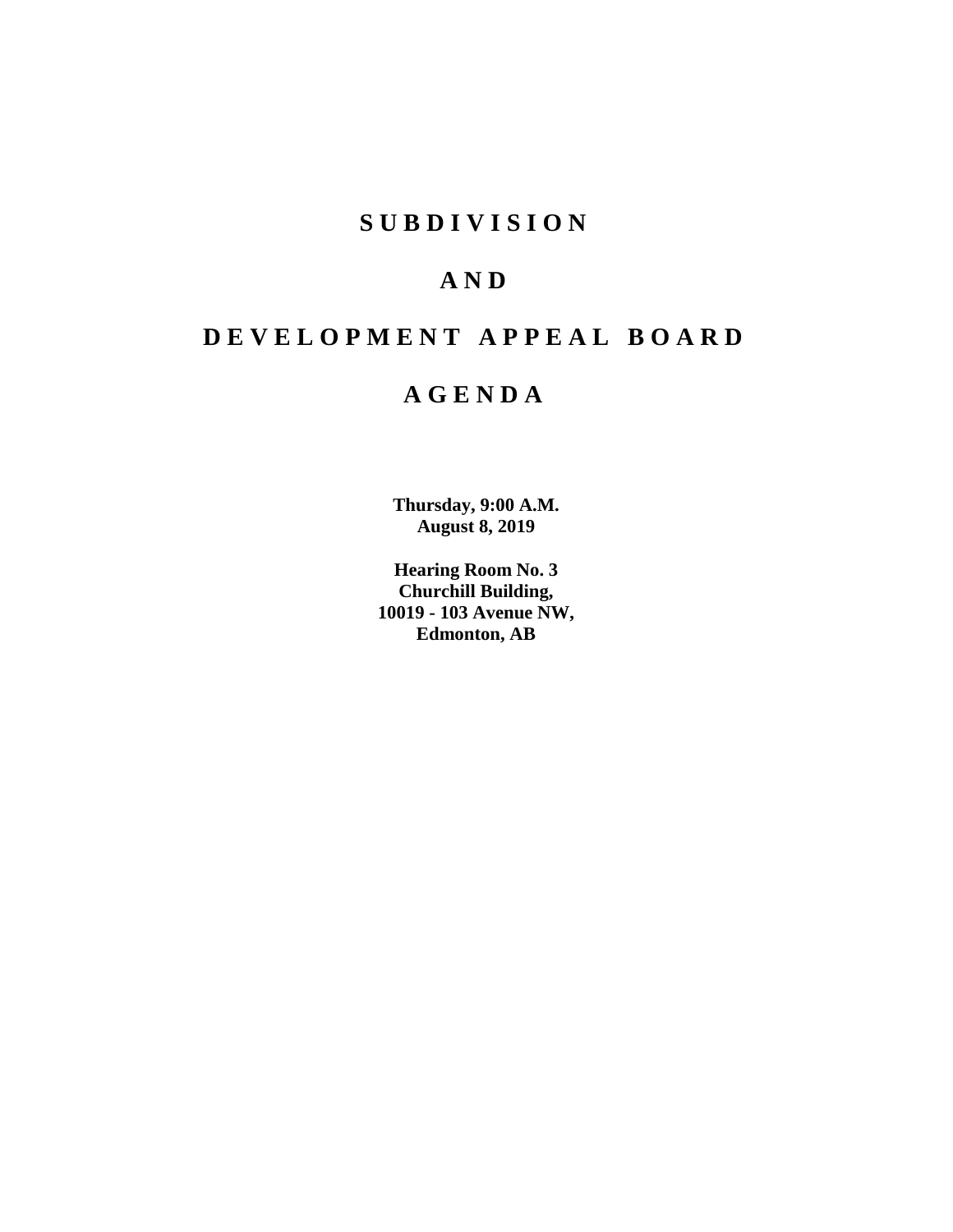# **SUBDIVISION AND DEVELOPMENT APPEAL BOARD HEARING ROOM NO. 3**

| I                                        | 9:00 A.M.    | SDAB-D-19-120 | To construct exterior alterations a Single<br>Detached House (Driveway extension, adding a<br>second driveway access)                                                                                                                               |
|------------------------------------------|--------------|---------------|-----------------------------------------------------------------------------------------------------------------------------------------------------------------------------------------------------------------------------------------------------|
|                                          |              |               | 9, 3466 - Keswick Boulevard SW<br>Project No.: 311915132-001                                                                                                                                                                                        |
|                                          |              |               |                                                                                                                                                                                                                                                     |
| П                                        | $10:30$ A.M. | SDAB-D-19-121 | To operate a Major Home Based Business<br>(EVO AUTO DETAILING - Auto detailing<br>services with waterless washing inside the<br>attached Garage; maximum of one client per<br>day; client visits are by appointment only);<br>expires July 02, 2024 |
|                                          |              |               | 2040 - Hilliard Place NW<br>Project No.: 288627593-003                                                                                                                                                                                              |
|                                          |              |               |                                                                                                                                                                                                                                                     |
| III                                      | 1:30 P.M.    | SDAB-D-19-122 | To operate a Major Home Based Business<br>(Minor personal vehicle detailing - YEG<br>DETAIL BROS), expires JUNE 21, 2024                                                                                                                            |
| Development Permit cancelled, no hearing |              |               | 303 - Ozerna Road NW                                                                                                                                                                                                                                |
|                                          | <b>NOTE:</b> |               | Project No.: 309767066-001<br>Unless otherwise stated, all references to "Section numbers" refer to                                                                                                                                                 |

*the authority under the Edmonton Zoning Bylaw 12800.*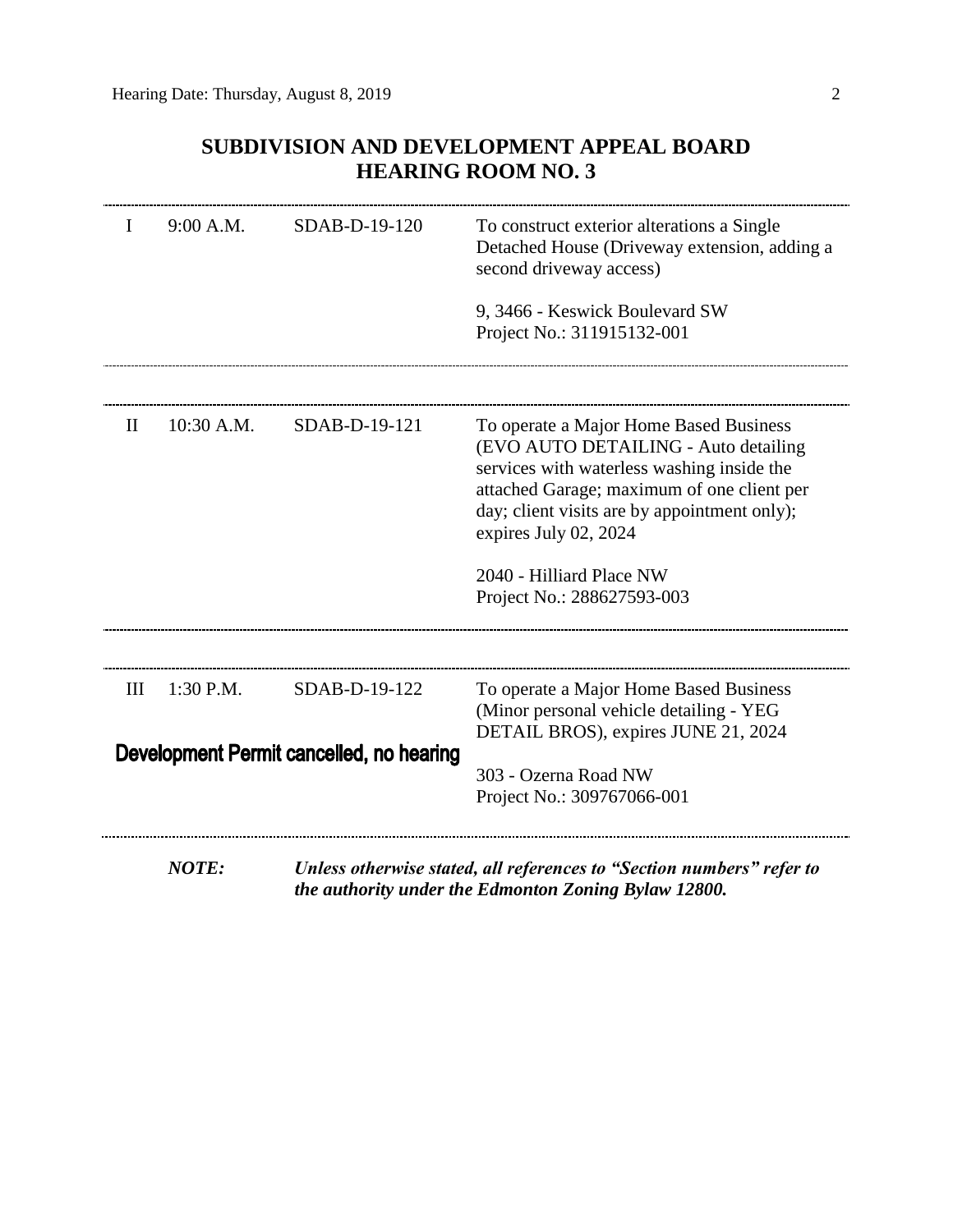| AN APPEAL FROM THE DECISION OF THE DEVELOPMENT OFFICER |                                                                                                                    |
|--------------------------------------------------------|--------------------------------------------------------------------------------------------------------------------|
| <b>APPELLANT:</b>                                      |                                                                                                                    |
| <b>APPLICATION NO.:</b>                                | 311915132-001                                                                                                      |
| <b>APPLICATION TO:</b>                                 | Construct exterior alterations a Single<br>Detached House (Driveway extension,<br>adding a second driveway access) |
| DECISION OF THE<br>DEVELOPMENT AUTHORITY:              | Refused                                                                                                            |
| <b>DECISION DATE:</b>                                  | June 25, 2019                                                                                                      |
| <b>DATE OF APPEAL:</b>                                 | July 11, 2019                                                                                                      |
| <b>MUNICIPAL DESCRIPTION</b><br>OF SUBJECT PROPERTY:   | 9, 3466 - Keswick Boulevard SW                                                                                     |
| <b>LEGAL DESCRIPTION:</b>                              | Plan 1620200 Unit 9                                                                                                |
| ZONE:                                                  | RSL Residential Small Lot Zone                                                                                     |
| <b>OVERLAY:</b>                                        | N/A                                                                                                                |
| <b>STATUTORY PLAN:</b>                                 | Keswick Neighbourhood Structure Plan<br>Windermere Area Structure Plan                                             |

## *Grounds for Appeal*

The Appellant provided the following reasons for appealing the decision of the Development Authority:

-The subdivision lot sizes allow for larger, estate style homes. The style of house approved for development has 2 front attached garages, each on opposite sides of the house. Having 2 driveway accesses is necessary. -There would be no additional impact to the neighbours or to the street. -Location of the lot is in a cul de sac which has a decorative sculpture/ sign in the middle, making street parking difficult for guests. Having 2 driveway accesses allows a small number of guests to park on site, keeping the street open and clear.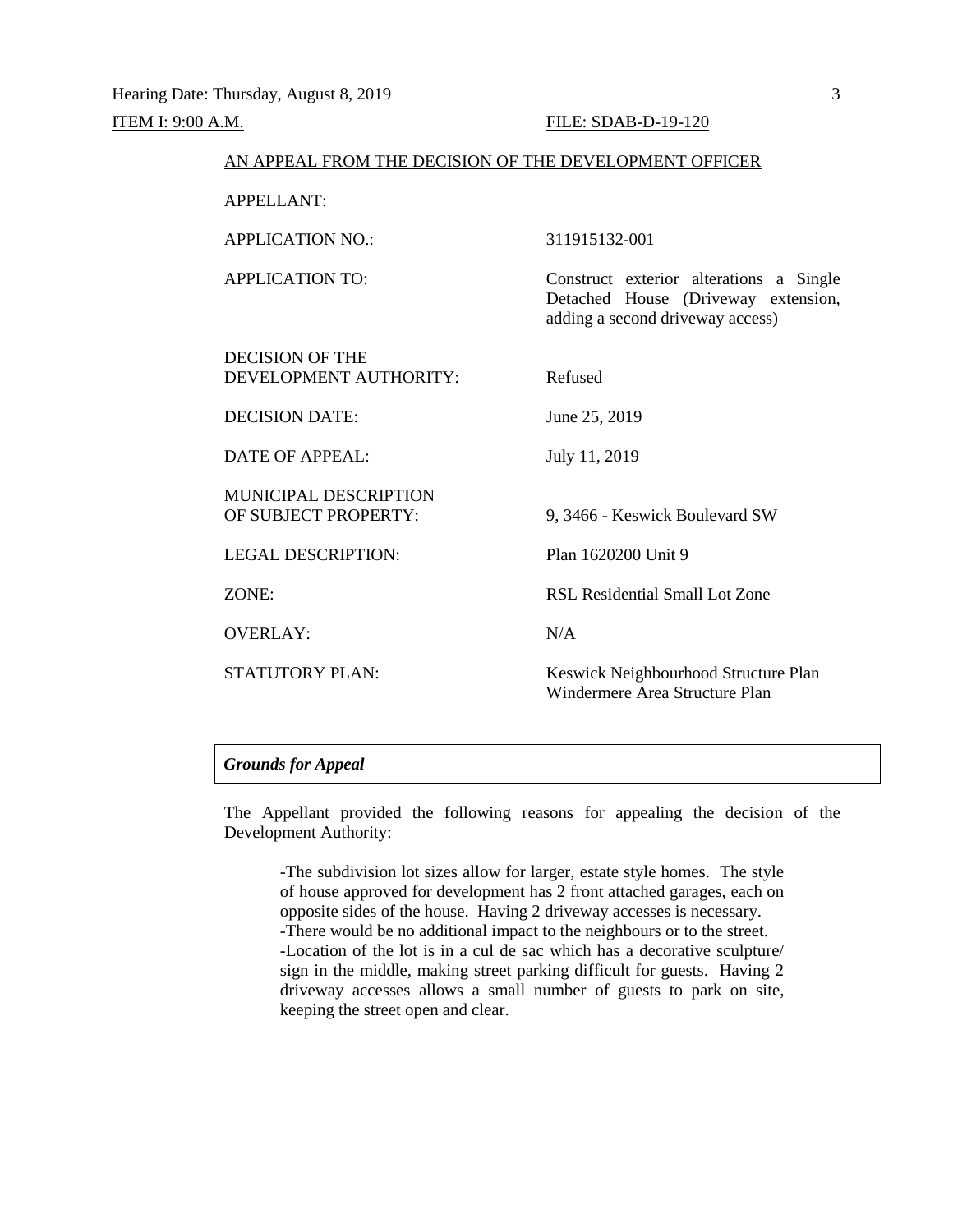## *General Matters*

## **Appeal Information:**

The *Municipal Government Act*, RSA 2000, c M-26 states the following:

## **Grounds for Appeal**

**685(1)** If a development authority

- (a) fails or refuses to issue a development permit to a person,
- (b) issues a development permit subject to conditions, or
- (c) issues an order under section 645,

the person applying for the permit or affected by the order under section 645 may appeal to the subdivision and development appeal board.

## **Appeals**

**686(1)** A development appeal to a subdivision and development appeal board is commenced by filing a notice of the appeal, containing reasons, with the board,

- (a) in the case of an appeal made by a person referred to in section 685(1)
	- (i) with respect to an application for a development permit,
		- (A) within 21 days after the date on which the written decision is given under section 642…

## **Hearing and Decision**

**687(3)** In determining an appeal, the subdivision and development appeal board

…

- (a.1) must comply with the land use policies;
- (a.2) subject to section 638, must comply with any applicable statutory plans;
- (a.3) subject to clauses (a.4) and (d), must comply with any land use bylaw in effect;
- (a.4) must comply with the applicable requirements of the regulations under the Gaming, Liquor and Cannabis Act respecting the location of premises described in a cannabis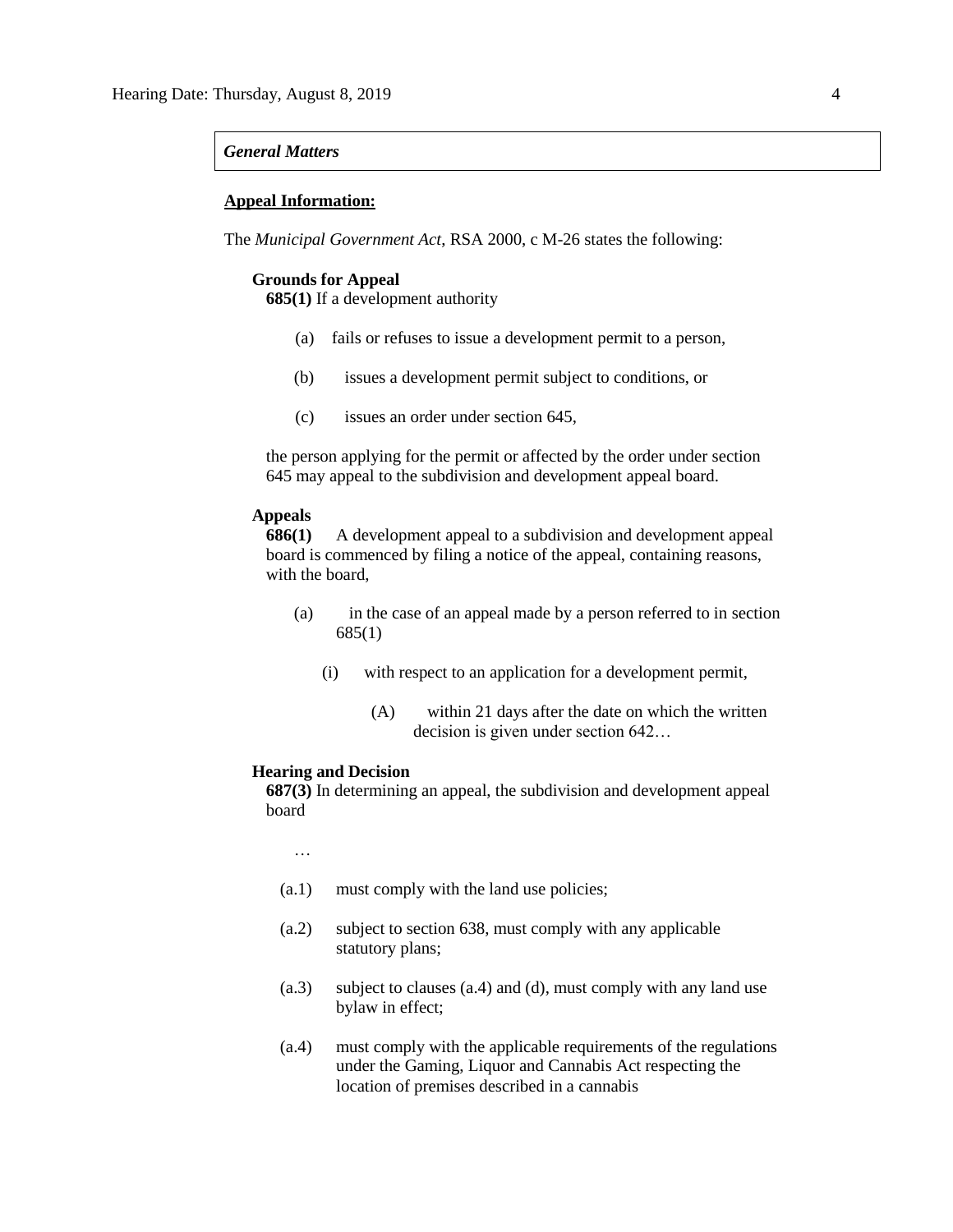- …
- (c) may confirm, revoke or vary the order, decision or development permit or any condition attached to any of them or make or substitute an order, decision or permit of its own;
- (d) may make an order or decision or issue or confirm the issue of a development permit even though the proposed development does not comply with the land use bylaw if, in its opinion,
	- (i) the proposed development would not
		- (A) unduly interfere with the amenities of the neighbourhood, or
		- (B) materially interfere with or affect the use, enjoyment or value of neighbouring parcels of land,

and

(ii) the proposed development conforms with the use prescribed for that land or building in the land use bylaw.

## **General Provisions from the** *Edmonton Zoning Bylaw:*

Section 115.1 states that the **General Purpose** of **(RSL) Residential Small Lot Zone** is:

…to provide for smaller lot Single Detached Housing with attached Garages in a suburban setting that provides the opportunity for the more efficient utilization of undeveloped suburban areas and includes the opportunity for Secondary Suites and Garden Suites.

Under section 115.2(5), **Single Detached Housing** is a **Permitted Use** in the RSL Zone.

Section 6.1 provides as follows:

**Driveway** means an area that provides access for vehicles from a public or private roadway to a Garage or Parking Area and does not include a Walkway.

**Walkway** means a path for pedestrian circulation that cannot be used for vehicular parking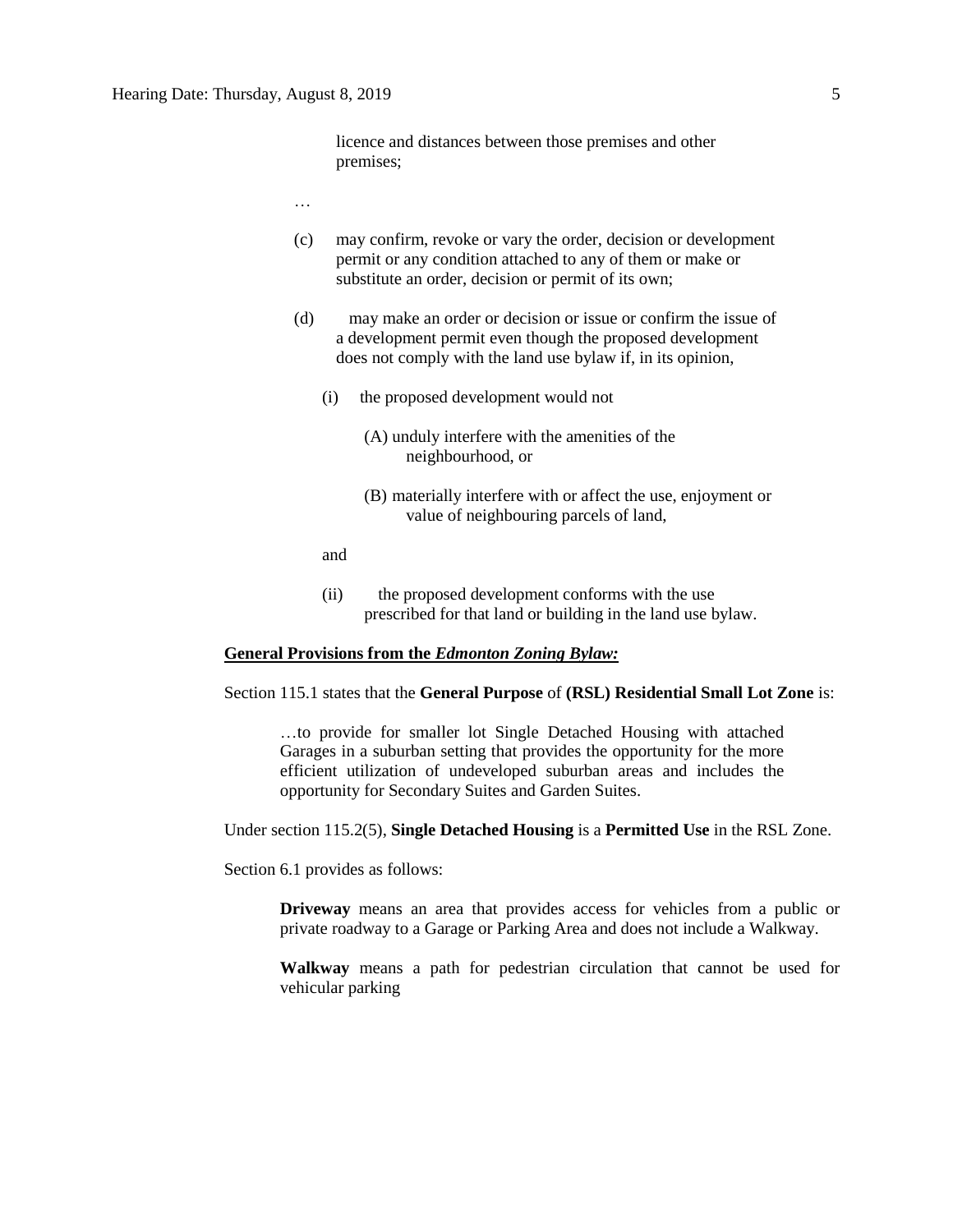## *Off-street Parking and Loading Regulations*

Section 54.1(4) states:

4. The Front Yard of any ground level Dwelling in any Residential Zone, or in the case of a corner Site, either the Front Yard or the flanking Side Yard in any Residential Zone, may include a maximum of one Driveway. The Driveway shall:

- a. lead directly from the roadway to the Garage or Parking Area;
- b. for a Garage or Parking Area with one parking space, have a maximum width of 4.3 m, or the width of the Garage or Parking Area, whichever is the lesser;
- c. For a Garage or Parking Area with two or more parking spaces, have a maximum width that shall be calculated as the product of 3.7 m multiplied by the total number of adjacent side-by-side parking spaces contained within the Garage or Parking Area, or the width of the Garage or Parking Area, whichever is the lesser; and
- d. for a Site Zoned RF1 and less than 10.4 m wide, have a maximum width of 4.3 m.

## **Development Officer's Determination**

The Front Yard in any Residential Zone, may include a maximum of one Driveway.

The proposal is to have 2 Driveways leading from the street instead of 1.

Notice to Applicant/Appellant

Provincial legislation requires that the Subdivision and Development Appeal Board issue its official decision in writing within fifteen days of the conclusion of the hearing.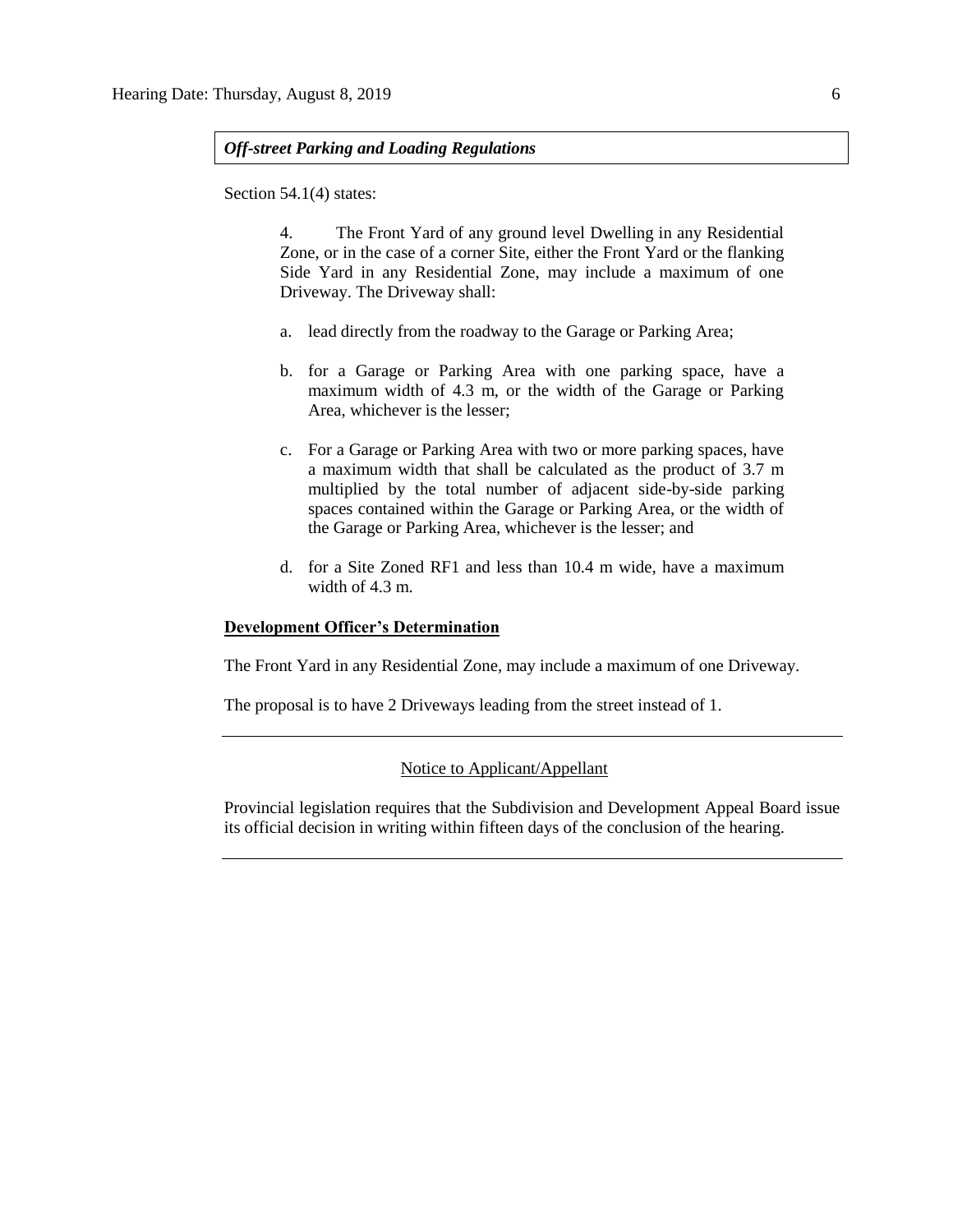| THE CITY OF<br><b><i><u>MONTON</u></i></b>                                                                               | <b>Application for</b>                                                                                                                                                        | Project Number: 311915132-001<br><b>Application Date:</b><br>APR 25, 2019<br>Printed:<br>June 25, 2019 at 1:17 PM<br>Page:<br>$1$ of $1$ |  |  |  |
|--------------------------------------------------------------------------------------------------------------------------|-------------------------------------------------------------------------------------------------------------------------------------------------------------------------------|------------------------------------------------------------------------------------------------------------------------------------------|--|--|--|
|                                                                                                                          | <b>Driveway Extension Permit</b>                                                                                                                                              |                                                                                                                                          |  |  |  |
|                                                                                                                          | This document is a Development Permit Decision for the development application described below.                                                                               |                                                                                                                                          |  |  |  |
| <b>Applicant</b><br>$\overline{\phantom{a}}$                                                                             |                                                                                                                                                                               | <b>Property Address(es) and Legal Description(s)</b><br>9, 3466 - KESWICK BOULEVARD SW<br>Plan 1620200 Unit 9                            |  |  |  |
|                                                                                                                          | <b>Location(s) of Work</b>                                                                                                                                                    | Entryway: 9, 3466 - KESWICK BOULEVARD SW<br>Building: 9, 3466 - KESWICK BOULEVARD SW                                                     |  |  |  |
| <b>Scope of Application</b><br><b>Permit Details</b>                                                                     | To construct exterior alterations a Single Detached House (Driveway extension, adding a second driveway access).                                                              |                                                                                                                                          |  |  |  |
| Class Of Permit: Class B<br>Stat. Plan Overlay/Annex Area: (none)                                                        | Site Area (sq. m.): 1397.63                                                                                                                                                   |                                                                                                                                          |  |  |  |
| I/We certify that the above noted details are correct.                                                                   |                                                                                                                                                                               |                                                                                                                                          |  |  |  |
| Applicant signature:                                                                                                     |                                                                                                                                                                               |                                                                                                                                          |  |  |  |
| Refused<br>Issue Date: Jun 25, 2019 Development Authority: TESSERA, HERAN<br><b>Reason for Refusal</b>                   | The Front Yard in any Residential Zone, may include a maximum of one Driveway. (Section 54.1.4.)<br>The proposal is to have 2 Driveways leading from the street instead of 1. |                                                                                                                                          |  |  |  |
| <b>Rights of Appeal</b><br>through 689 of the Municipal Government Act.                                                  | The Applicant has the right of appeal within 21 days after the date on which the decision is made, as outlined in Section 683                                                 |                                                                                                                                          |  |  |  |
| <b>Building Permit Decision</b><br>Refused                                                                               |                                                                                                                                                                               |                                                                                                                                          |  |  |  |
| Fees<br><b>Fee Amount</b><br><b>Development Application Fee</b><br><b>Total GST Amount:</b><br><b>Totals for Permit:</b> | <b>Amount Paid</b><br>Receipt#<br>\$173.00<br>\$173.00<br>82948008608l0010<br>\$0.00<br>\$173.00<br>\$173.00                                                                  | Date Paid<br>Apr 25, 2019                                                                                                                |  |  |  |
|                                                                                                                          | <b>THIS IS NOT A PERMIT</b>                                                                                                                                                   |                                                                                                                                          |  |  |  |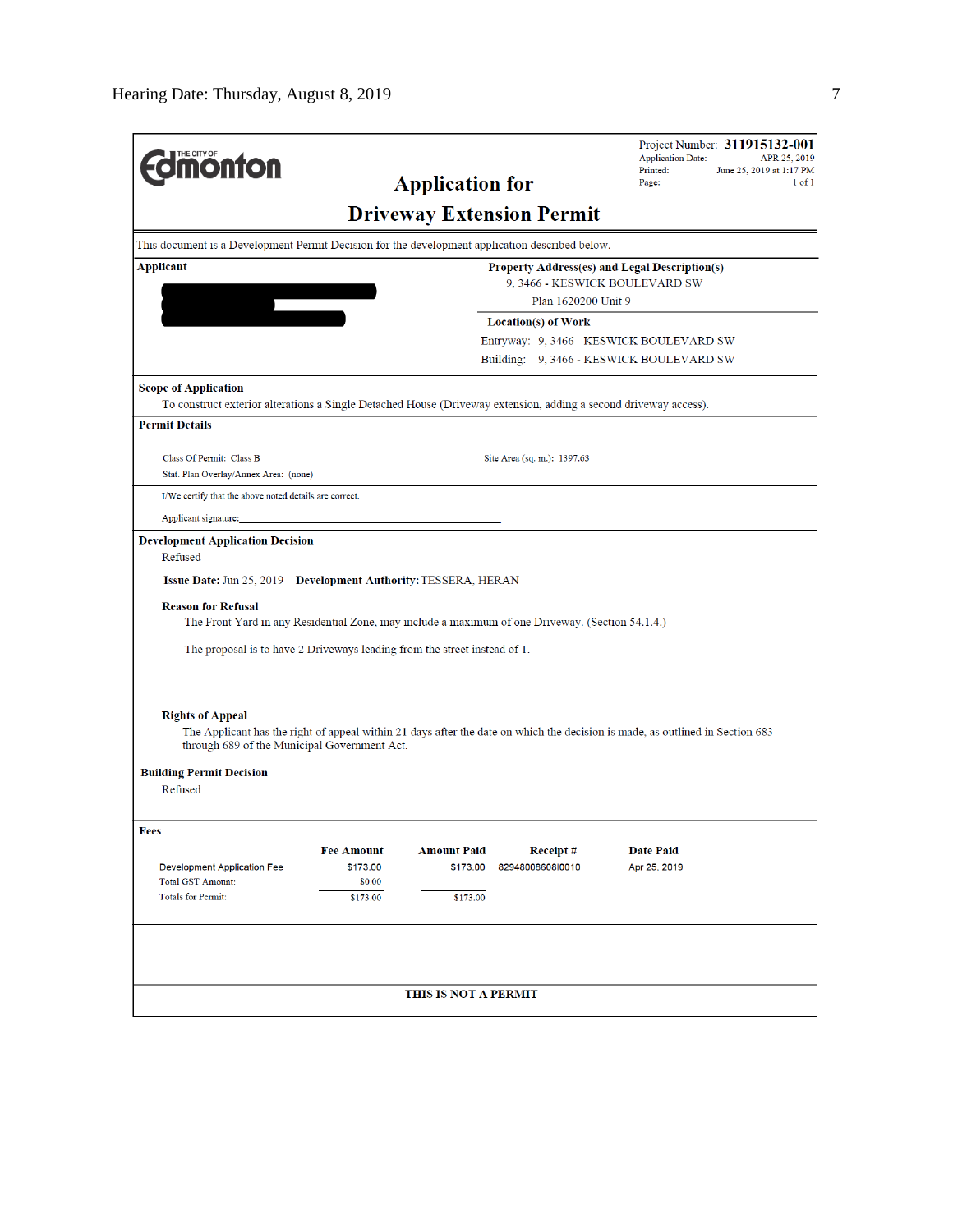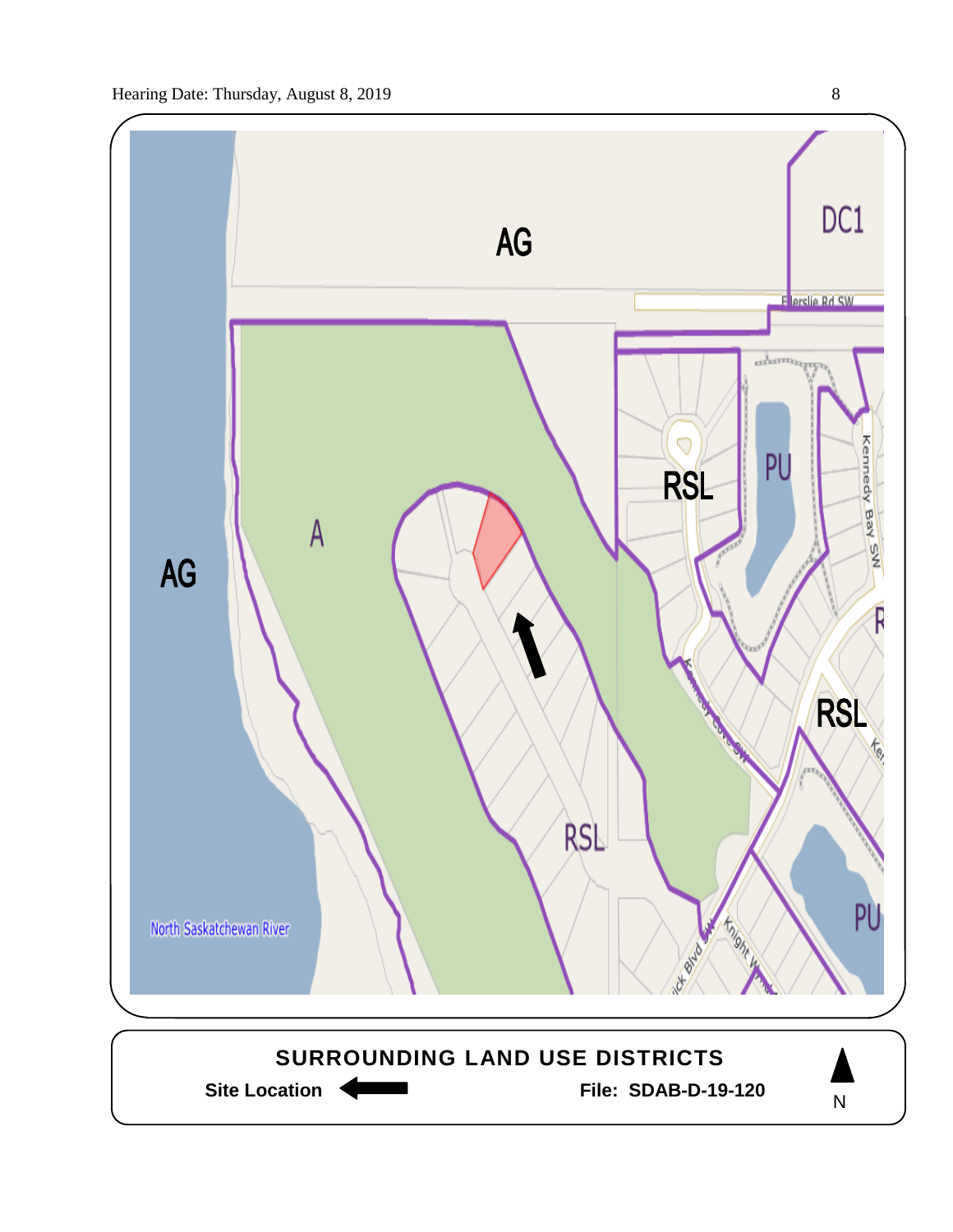Hearing Date: Thursday, August 8, 2019 9 ITEM II: 10:30 A.M. FILE: SDAB-D-19-121

## AN APPEAL FROM THE DECISION OF THE DEVELOPMENT OFFICER BY AN ADJACENT PROPERTY OWNER

## APPELLANT:

APPLICATION NO.: 288627593-003

APPLICATION TO: Operate a Major Home Based Business (EVO AUTO DETAILING - Auto detailing services with waterless washing inside the attached Garage; maximum of one client per day; client visits are by appointment only); expires July 02, 2024

| <b>DECISION OF THE</b><br>DEVELOPMENT AUTHORITY:     | Approved with Conditions                     |
|------------------------------------------------------|----------------------------------------------|
| <b>DECISION DATE:</b>                                | July 2, 2019                                 |
| DATE OF APPEAL:                                      | July 11, 2019                                |
| <b>NOTIFICATION PERIOD:</b>                          | July 9, 2019 through July 30, 2019           |
| <b>RESPONDENT:</b>                                   |                                              |
| <b>ADDRESS OF RESPONDENT:</b>                        | 2040 - Hilliard Place NW                     |
| <b>MUNICIPAL DESCRIPTION</b><br>OF SUBJECT PROPERTY: | 2040 - Hilliard Place NW                     |
| <b>LEGAL DESCRIPTION:</b>                            | Plan 0422201 Blk 163 Lot 61                  |
| ZONE:                                                | RSL Residential Small Lot Zone               |
| <b>OVERLAY:</b>                                      | N/A                                          |
| <b>STATUTORY PLAN:</b>                               | Hodgson Neighbourhood Area Structure<br>Plan |
|                                                      |                                              |

## *Grounds for Appeal*

The Appellant provided the following reasons for appealing the decision of the Development Authority: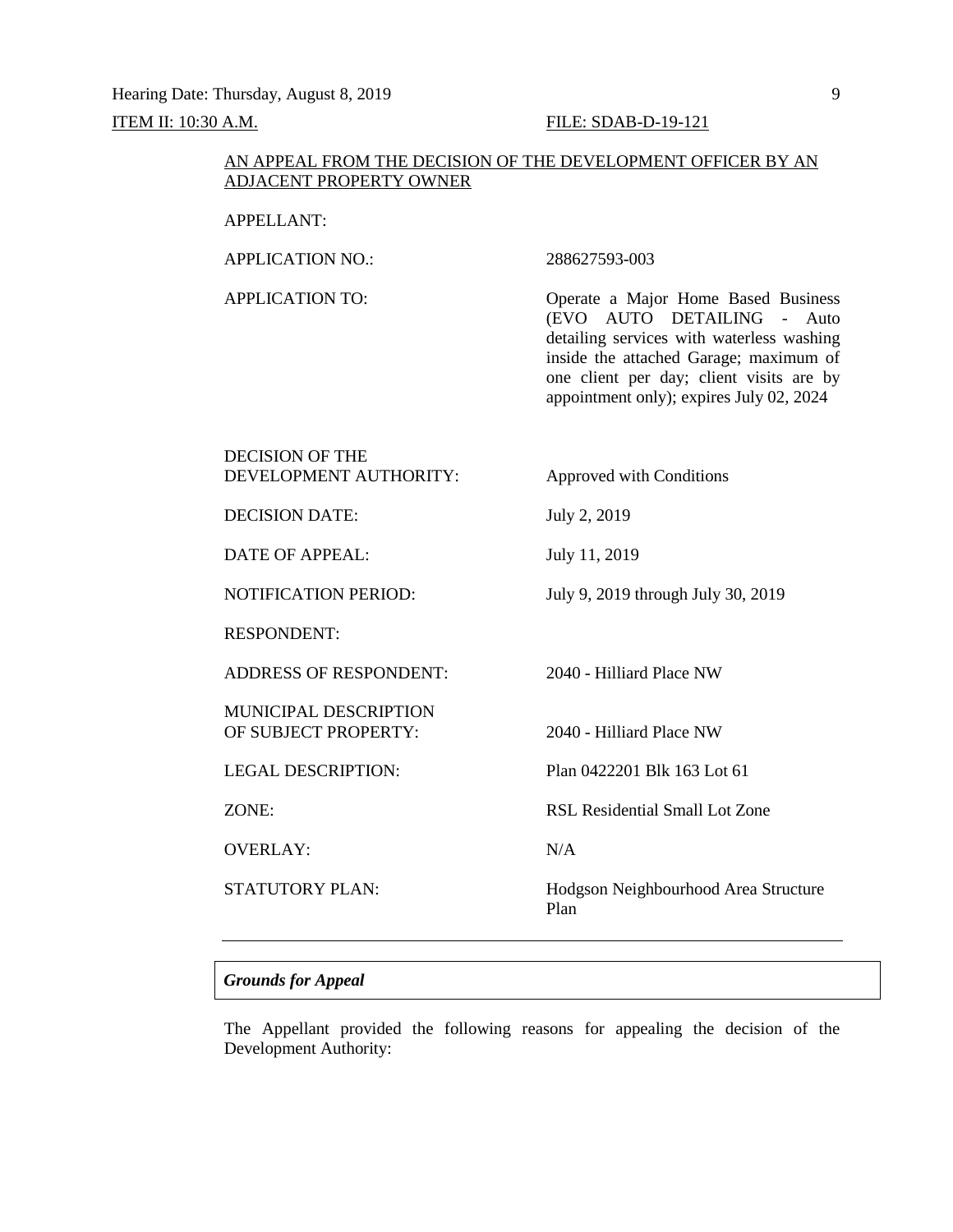## Hearing Date: Thursday, August 8, 2019 10

I am owner of property number 2047 Hilliard Place in Edmonton close to property # 2040 Hilliard Place which has a new development permit to run a car detailing business inside the garage.

I and my wife totally object to this business being run from this quiet residential address. The basis for the objections are as follows.

1. The occupant of # 2040 Hilliard Place has for the last few months been running this business, I presume without permit , with several cars sometimes parked at the address and on the adjourning street in front of other neighbors properties. I have witnessed one of these vehicles, the driver of whom I believe is not a resident of our estates driving erratically from this address in what is otherwise a safe neighborhood to raise children. Many of the children in the cul de sac like to ride their bicycles around in the summer months. I do not believe that the business owner in all sincerity will adhere to the terms of the permit and will thus endanger the lives of kids in the neighborhood. Furthermore, an errant driver broke the tree in front of my house whilst we were away and despite police and the city being notified no one was caught for this incident. It was clear from that incident, which was a hit and run incident involving a driver who does not reside in the estate, that a vehicle detailing business will invite more strangers into the neighborhood with sometimes disastrous consequences as in the case of the knocked down city tree in front of my house.

2. I am not sure how the city will police the business owner to ensure that one car per day visit his garage and that the business is conducted in the garage as over the last few months, many cars typically visit this address and are washed in front of his garage using water.

3. This business, apart from endangering the lives of our kids due to the likelihood that it will invite erratic drivers and strangers to the neighborhood will also lower the standing of our otherwise beautiful neighborhood and substantially lower house prices.

I trust that the city will reconsider the approval of this development permit and withdraw it immediately.

## *General Matters*

## **Appeal Information:**

The *Municipal Government Act*, RSA 2000, c M-26 states the following:

## **Grounds for Appeal**

**685(2)** In addition to an applicant under subsection (1), any person affected by an order, decision or development permit made or issued by a development authority may appeal to the subdivision and development appeal board.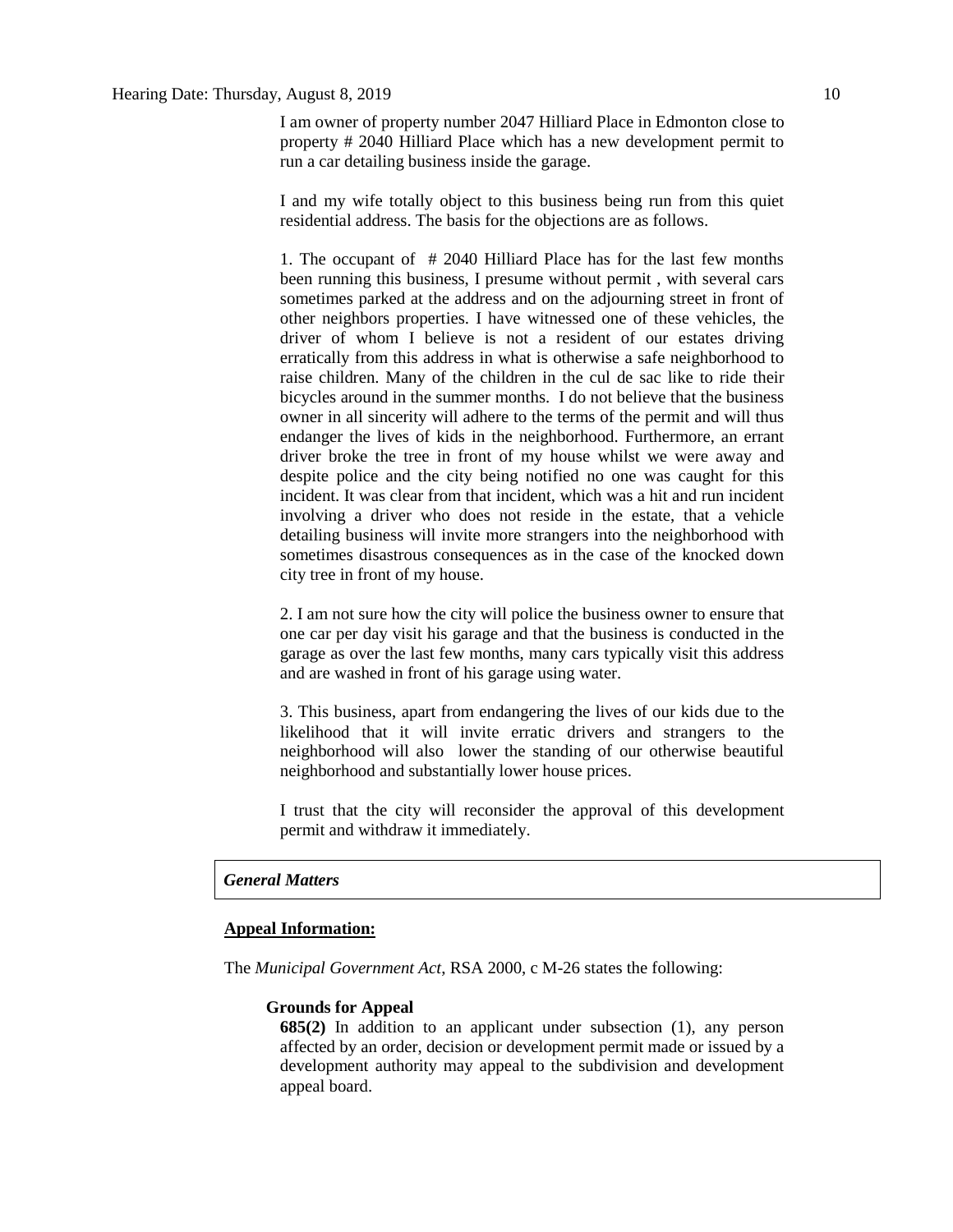## **Appeals**

**686(1)** A development appeal to a subdivision and development appeal board is commenced by filing a notice of the appeal, containing reasons, with the board,

- (a) …
- (b) in the case of an appeal made by a person referred to in section 685(2), within 21 days after the date on which the notice of the issuance of the permit was given in accordance with the land use bylaw.

Section 20 of the *Edmonton Zoning Bylaw* sets out the requirements for Notification of Development Permit Decisions. Section 20.3 provides as follows:

## **20.3 Class B Discretionary Development**

- 1. Within seven days of the issuance of a Development Permit for a Class B Discretionary Development, the Development Officer shall dispatch a written notice by ordinary mail to all relevant parties listed below that are wholly or partially within 60.0 m of the boundaries of the Site which is the subject of the Development Permit:
	- a. each assessed owner of the Site or a part of the Site of the development;
	- b. each assessed owner of land;
	- c. the President of each Community League; and
	- d. the Executive Director of each Business Improvement Area.
- 2. The notice shall describe the development and state the decision of the Development Officer, and the right of appeal therefrom.
- 3. Within 10 days of the issuance of a Development Permit for Class B Discretionary Development, the Development Officer shall cause to be published in a daily newspaper circulating within the City, a notice describing the development and stating their decision, and the right to appeal therefrom.
- 4. Where, in the opinion of the Development Officer, a proposed development is likely to affect other owners of land beyond 60.0 m, the Development Officer shall notify owners of land at such additional distance and direction from the Site as, in the opinion of the Development Officer, may experience any impact attributable to the development.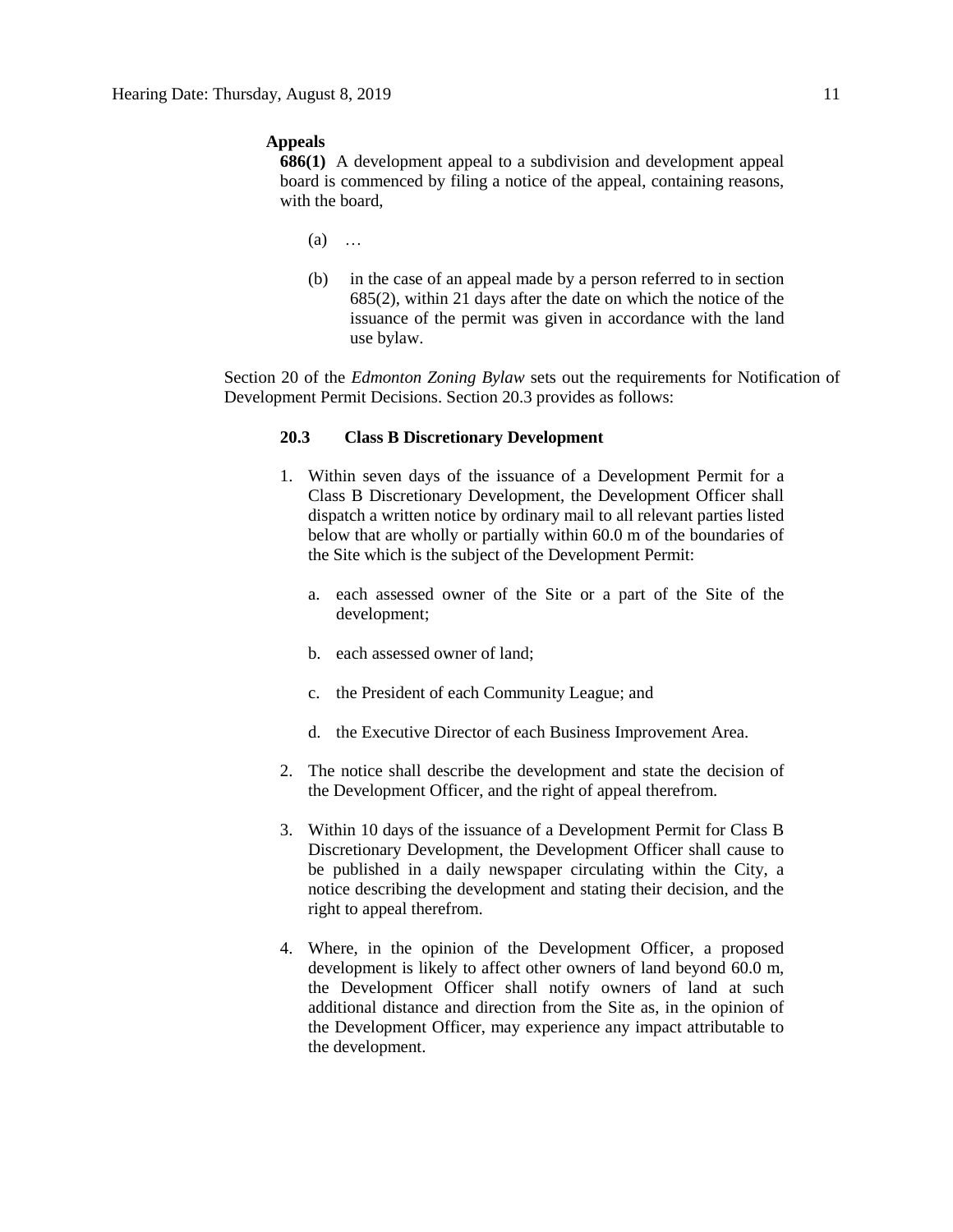## **Relevant Dates**

| Decision Issued:       | July 2, 2019            |
|------------------------|-------------------------|
| <b>Mailing Notice:</b> | July 3, 2019            |
| Newspaper Notice:      | July 9 to July 30, 2019 |
| Appeal Filed:          | July 11, 2019           |

The *Municipal Government Act*, RSA 2000, c M-26 states the following:

## **Hearing and Decision**

**687(3)** In determining an appeal, the subdivision and development appeal board

…

- (a.1) must comply with the land use policies;
- (a.2) subject to section 638, must comply with any applicable statutory plans;
- (a.3) subject to clauses (a.4) and (d), must comply with any land use bylaw in effect;
- (a.4) must comply with the applicable requirements of the regulations under the Gaming, Liquor and Cannabis Act respecting the location of premises described in a cannabis licence and distances between those premises and other premises;
	- …
	- (c) may confirm, revoke or vary the order, decision or development permit or any condition attached to any of them or make or substitute an order, decision or permit of its own;
	- (d) may make an order or decision or issue or confirm the issue of a development permit even though the proposed development does not comply with the land use bylaw if, in its opinion,
		- (i) the proposed development would not
			- (A) unduly interfere with the amenities of the neighbourhood, or
			- (B) materially interfere with or affect the use, enjoyment or value of neighbouring parcels of land,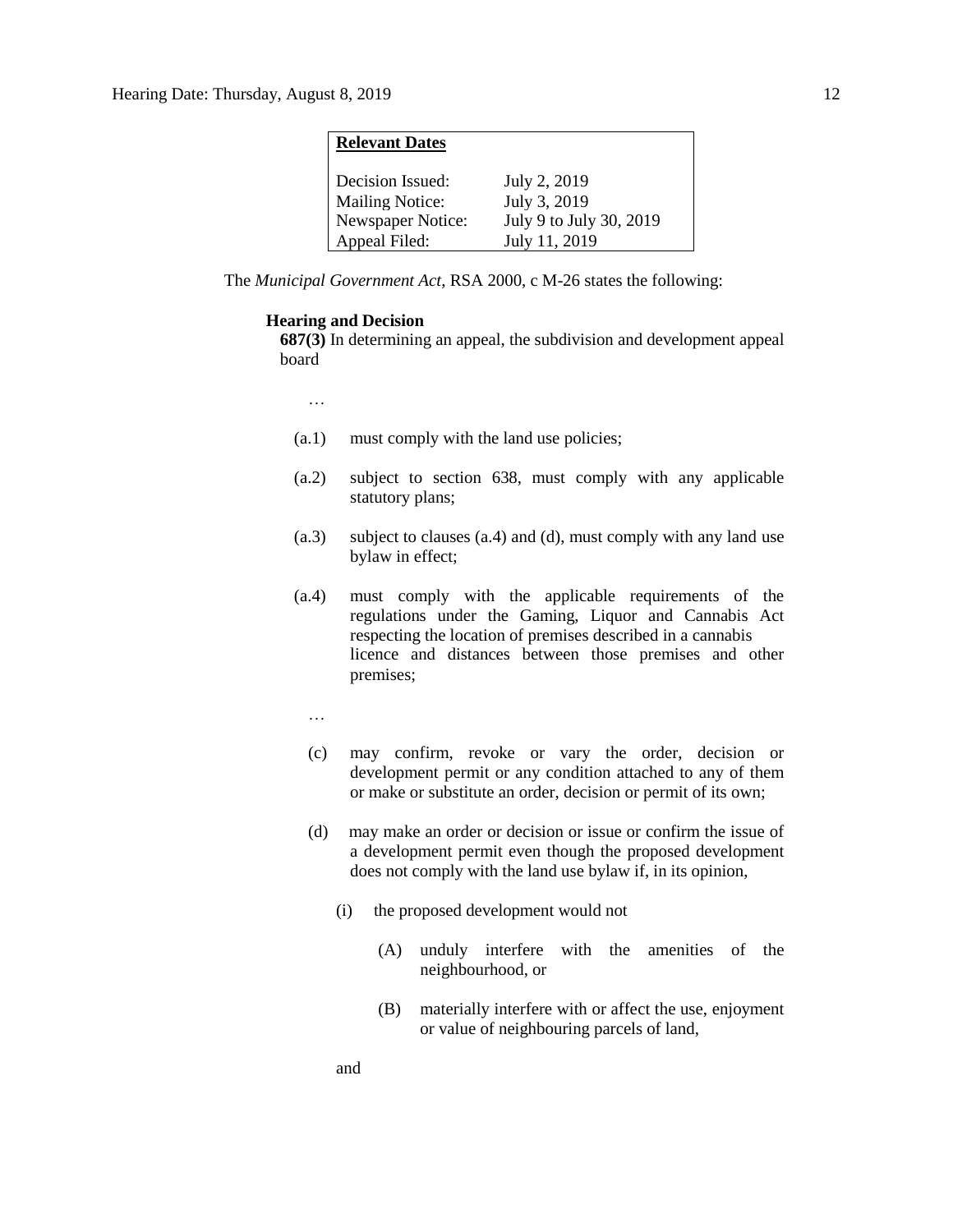(ii) the proposed development conforms with the use prescribed for that land or building in the land use bylaw.

## **General Provisions from the** *Edmonton Zoning Bylaw:*

Section 115.1 states that the **General Purpose** of **(RSL) Residential Small Lot Zone** is:

…to provide for smaller lot Single Detached Housing with attached Garages in a suburban setting that provides the opportunity for the more efficient utilization of undeveloped suburban areas and includes the opportunity for Secondary Suites and Garden Suites.

Under section 115.3(4), **Major Home Based Business** is a **Discretionary Use** in the RSL Zone.

Section 7.3(7) states:

**Major Home Based Business** means development consisting of the Use of an approved Dwelling or Accessory building by a resident of that Dwelling for one or more businesses that may generate more than one business associated visit per day. The business Use must be secondary to the Residential Use of the building and shall not change the residential character of the Dwelling or Accessory building. The Dwelling may be used as a workplace by a non-resident. This Use includes Bed and Breakfast Operations but does not include General Retail Sales, Cannabis Retail Sales or Cannabis Production and Distribution.

## *Section 75: Major Home Based Business*

### *75. Major Home Based Business*

A Major Home Based Business shall comply with the following regulations:

- 1. there shall be no exterior display or advertisement other than an identification plaque or Sign a maximum of 20 cm x 30.5 cm in size located on the Dwelling;
- 2. there shall be no mechanical or electrical equipment used that creates external noise, or visible and audible interference with home electronics equipment in adjacent Dwellings;
- 3. the Major Home Based Business shall not generate pedestrian or vehicular traffic, or parking, in excess of that which is characteristic of the Zone in which it is located;
- 4. the number of non-resident employees or business partners working on-site shall not exceed two at any one time;
- 5. there shall be no outdoor business activity, or outdoor storage of material or equipment associated with the business. Indoor storage related to the business activity shall be allowed in either the Dwelling or Accessory buildings;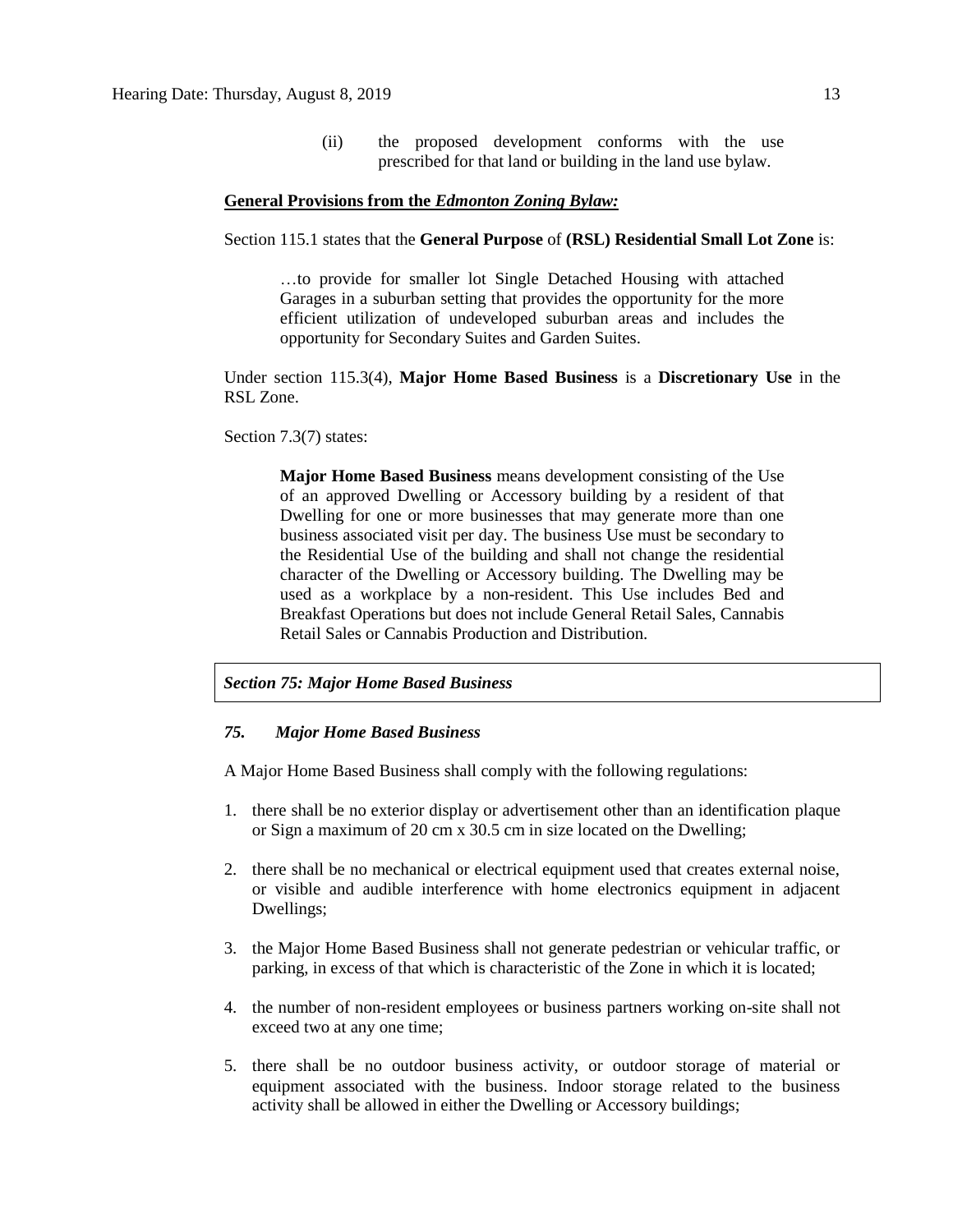- 6. the Major Home Based Business shall not change the principal character or external appearance of the Dwelling or Accessory buildings;
- 7. a Bed and Breakfast Operation, operating as a Major Home Based Business shall have a maximum of two Sleeping Units. Cooking facilities shall not be located within the Sleeping Units. In addition to any other parking requirements of this Bylaw, one additional parking space shall be provided for each Sleeping Unit;
- 8. in addition to the information requirements of subsection 13.1 of this Bylaw, each application for a Development Permit for the Use Major Home Based Business shall include a description of the business to be undertaken at the premises, an indication of the number of business visits per week, provision for parking, and where any materials or equipment associated with the business use are to be stored; and
- 9. the Major Home Based Business shall not be allowed if, in the opinion of the Development Officer, such Use would be more appropriately located in a Commercial or Industrial Zone having regard for the overall compatibility of the Use with the residential character of the area.
- 10. a Major Home Based Business shall not be allowed within the same principal Dwelling containing a Secondary Suite or within the same Site containing a Garden Suite and an associated principal Dwelling, unless the Home Based Business is a Bed and Breakfast Operation and the Secondary Suite or the Garden Suite is an integral part of the Bed and Breakfast Operation.

Notice to Applicant/Appellant

Provincial legislation requires that the Subdivision and Development Appeal Board issue its official decision in writing within fifteen days of the conclusion of the hearing.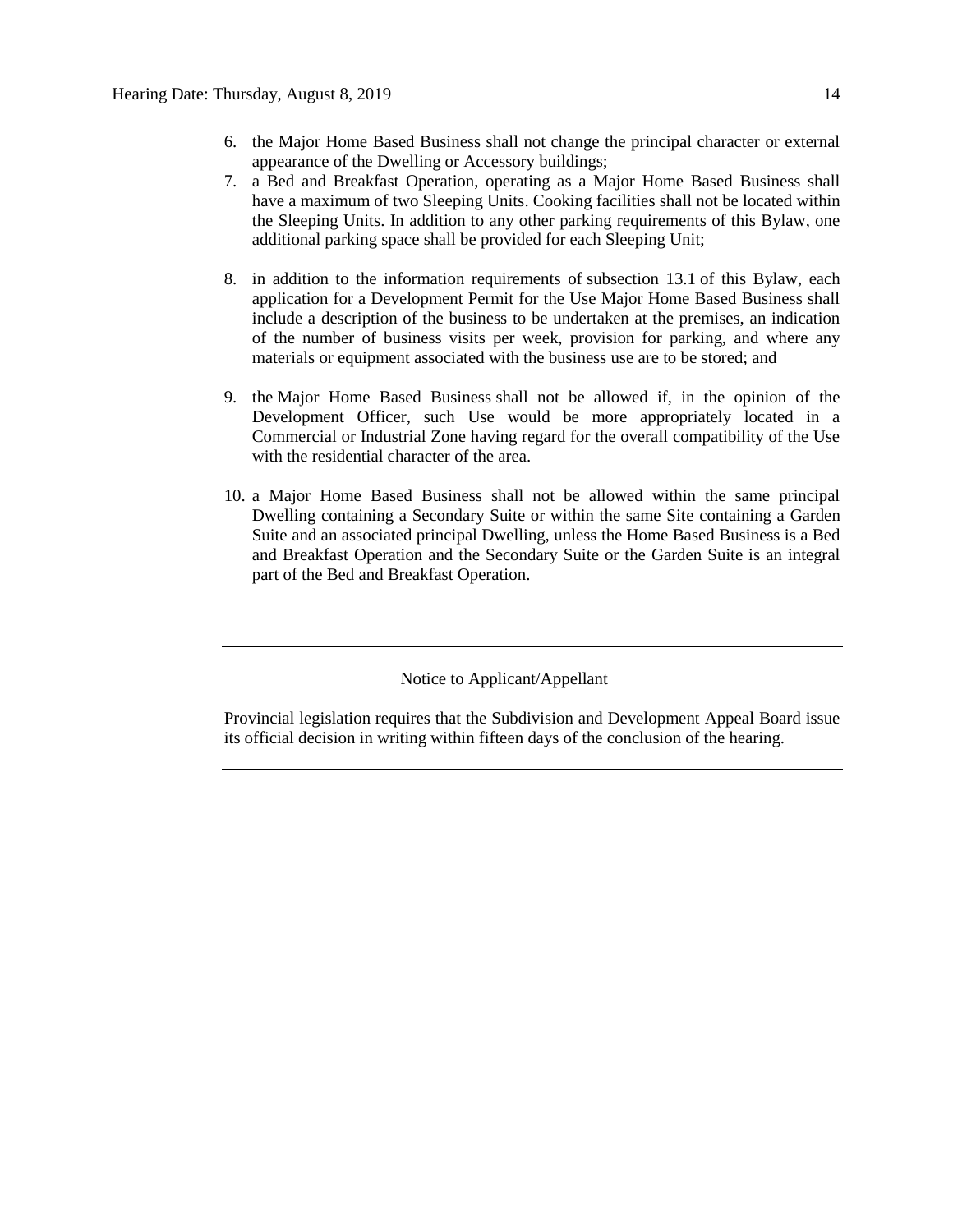| <b>MOnton</b>                                                                                 | Project Number: 288627593-003<br><b>Application Date:</b><br>MAY 28, 2019<br>Printed:<br>July 11, 2019 at 1:32 PM<br>Page:<br>$1$ of $3$                                                                                                |  |  |  |
|-----------------------------------------------------------------------------------------------|-----------------------------------------------------------------------------------------------------------------------------------------------------------------------------------------------------------------------------------------|--|--|--|
| <b>Home Occupation</b>                                                                        |                                                                                                                                                                                                                                         |  |  |  |
| the limitations and conditions of this permit, of the Edmonton Zoning Bylaw 12800 as amended. | This document is a record of a Development Permit application, and a record of the decision for the undertaking described below, subject to                                                                                             |  |  |  |
| <b>Applicant</b>                                                                              | <b>Property Address(es) and Legal Description(s)</b>                                                                                                                                                                                    |  |  |  |
|                                                                                               | 2040 - HILLIARD PLACE NW                                                                                                                                                                                                                |  |  |  |
|                                                                                               | Plan 0422201 Blk 163 Lot 61                                                                                                                                                                                                             |  |  |  |
|                                                                                               |                                                                                                                                                                                                                                         |  |  |  |
| <b>Scope of Permit</b>                                                                        | To operate a Major Home Based Business (EVO AUTO DETAILING - Auto detailing services with waterless washing inside the<br>attached Garage. Maximum of 1 client per day. Client visits are by appointment only.), expires July 02, 2024. |  |  |  |
| <b>Permit Details</b>                                                                         |                                                                                                                                                                                                                                         |  |  |  |
| # of businesss related visits/day: 1                                                          | # of vehicles at one time: 1                                                                                                                                                                                                            |  |  |  |
| Administration Office Only?: N                                                                | Business has Trailers or Equipment?: N                                                                                                                                                                                                  |  |  |  |
| Class of Permit: Class B                                                                      | Description of Business: Auto detailing shop in the garage<br>and also mobile using eco-friendly products. No removal of<br>any parts of the vehicle.                                                                                   |  |  |  |
| Do you live at the property?: Y                                                               | Expiry Date: 2024-07-02 00:00:00                                                                                                                                                                                                        |  |  |  |
| Outdoor storage on site?: N                                                                   |                                                                                                                                                                                                                                         |  |  |  |
| I/We certify that the above noted details are correct.                                        |                                                                                                                                                                                                                                         |  |  |  |
| Applicant signature:                                                                          |                                                                                                                                                                                                                                         |  |  |  |
| <b>Development Permit Decision</b><br>Approved                                                |                                                                                                                                                                                                                                         |  |  |  |
| <b>Issue Date: Jul 02, 2019</b><br>Development Authority: SELTZ, AARON                        |                                                                                                                                                                                                                                         |  |  |  |
|                                                                                               |                                                                                                                                                                                                                                         |  |  |  |
|                                                                                               |                                                                                                                                                                                                                                         |  |  |  |
|                                                                                               |                                                                                                                                                                                                                                         |  |  |  |
|                                                                                               |                                                                                                                                                                                                                                         |  |  |  |
|                                                                                               |                                                                                                                                                                                                                                         |  |  |  |
|                                                                                               |                                                                                                                                                                                                                                         |  |  |  |
|                                                                                               |                                                                                                                                                                                                                                         |  |  |  |
|                                                                                               |                                                                                                                                                                                                                                         |  |  |  |
|                                                                                               |                                                                                                                                                                                                                                         |  |  |  |
|                                                                                               |                                                                                                                                                                                                                                         |  |  |  |
|                                                                                               |                                                                                                                                                                                                                                         |  |  |  |
|                                                                                               |                                                                                                                                                                                                                                         |  |  |  |
|                                                                                               |                                                                                                                                                                                                                                         |  |  |  |
|                                                                                               |                                                                                                                                                                                                                                         |  |  |  |
|                                                                                               |                                                                                                                                                                                                                                         |  |  |  |
|                                                                                               |                                                                                                                                                                                                                                         |  |  |  |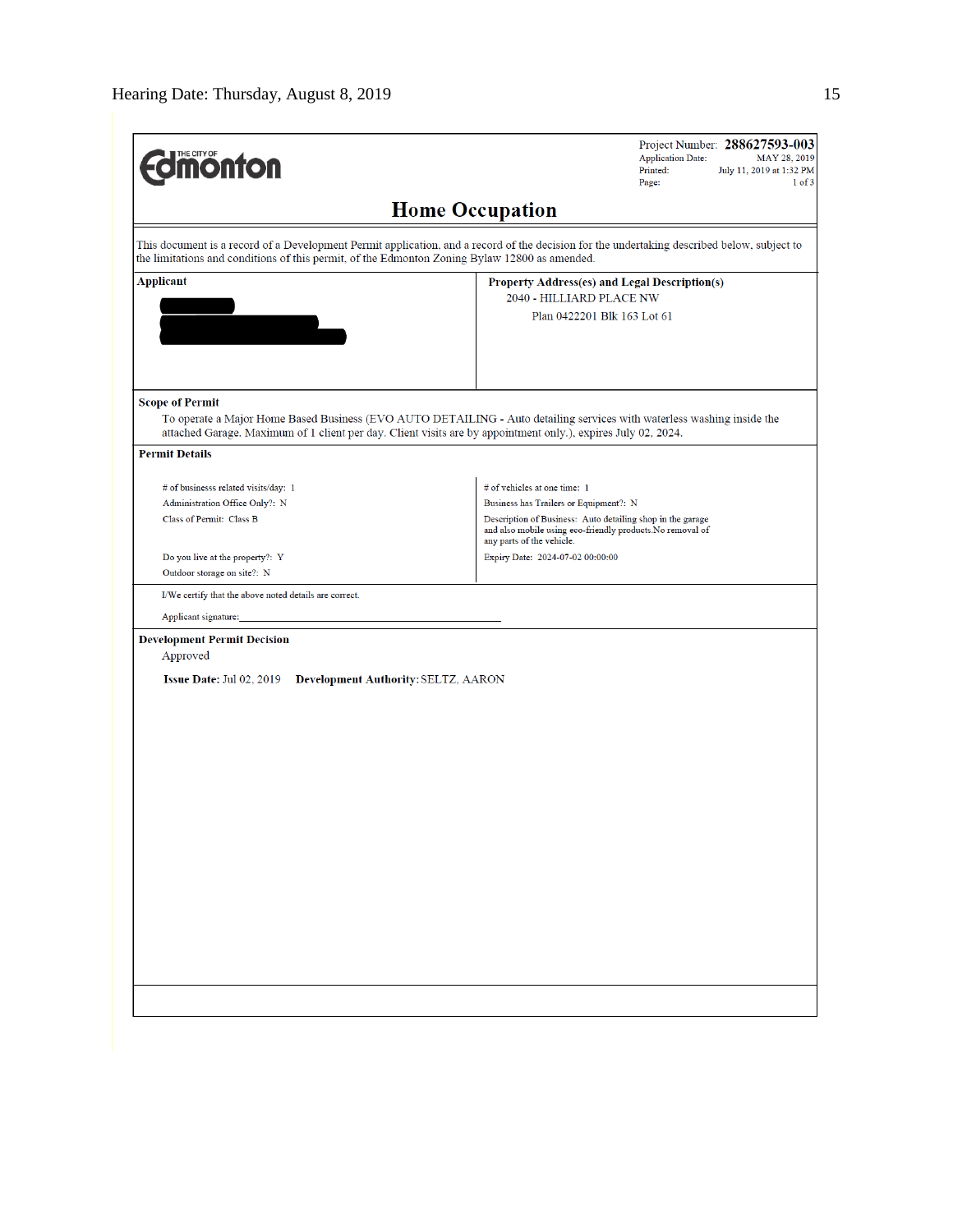| <b>UTHECITY OF THE DIRECT OF THE LAST STATE</b>                                                                                                                                                                                                                                                                                                                                                                 | Project Number: 288627593-003<br><b>Application Date:</b><br>MAY 28, 2019<br>Printed:<br>July 11, 2019 at 1:32 PM<br>$2$ of $3$<br>Page: |
|-----------------------------------------------------------------------------------------------------------------------------------------------------------------------------------------------------------------------------------------------------------------------------------------------------------------------------------------------------------------------------------------------------------------|------------------------------------------------------------------------------------------------------------------------------------------|
| <b>Home Occupation</b>                                                                                                                                                                                                                                                                                                                                                                                          |                                                                                                                                          |
| <b>Subject to the Following Conditions</b><br>Unless otherwise stated, all references to "section numbers" refer to the authority under the Edmonton Zoning Bylaw #12800, as<br>amended.                                                                                                                                                                                                                        |                                                                                                                                          |
| 1. The business owner must live at the site. The business use must be secondary to the residential use of the building and shall not<br>change the residential character of the Dwelling or Accessory Building (Section 7.3(7)).                                                                                                                                                                                |                                                                                                                                          |
| 2. There shall be no exterior display or advertisement other than an identification plaque or sign a maximum of 20 cm (8") x 30.5<br>$cm (12")$ in size located on the dwelling (Section 75.1).                                                                                                                                                                                                                 |                                                                                                                                          |
| 3. The Major Home Based Business shall not generate pedestrian or vehicular traffic, or parking, in excess of that which is<br>characteristic of the Zone in which it is located (Section 75.3).                                                                                                                                                                                                                |                                                                                                                                          |
| 4. If non-resident employees or business partners are working on-site, the maximum number shall not exceed the number applied<br>for with this application.                                                                                                                                                                                                                                                     |                                                                                                                                          |
| 5. If there are visits associated with the business the number shall not exceed the number applied for with this application.                                                                                                                                                                                                                                                                                   |                                                                                                                                          |
| 6. There shall be no outdoor business activities, or outdoor storage of material or equipment associated with the business (Section<br>$75.5$ ).                                                                                                                                                                                                                                                                |                                                                                                                                          |
| 7. No offensive noise, odour, vibration, smoke, litter, heat or other objectionable effect shall be produced.                                                                                                                                                                                                                                                                                                   |                                                                                                                                          |
| 8. The business use must maintain the privacy and enjoyment of adjacent residences and the characteristic of the neighborhood.                                                                                                                                                                                                                                                                                  |                                                                                                                                          |
| 9. All parking for the Dwelling and Home Based Business must be accommodated on site unless a parking variance has been<br>granted for this Major Home Based Business.                                                                                                                                                                                                                                          |                                                                                                                                          |
| 10. This Development Permit may be cancelled at any time if the Home Based Business as stated in the Permit Details changes<br>(Section 17.2).                                                                                                                                                                                                                                                                  |                                                                                                                                          |
| 11. This approval is for a 5 year period from the date of this decision. A new Development Permit must be obtained to continue to<br>operate the business from this location. This Development Permit expires on July 02, 2024.                                                                                                                                                                                 |                                                                                                                                          |
| Notes:                                                                                                                                                                                                                                                                                                                                                                                                          |                                                                                                                                          |
| 1. An approved Development Permit means that the proposed development has been reviewed against the provisions of this bylaw.<br>It does not remove obligations to conform with other legislation, by laws or land title instruments such as the Municipal<br>Government Act, the Edmonton Building Permit Bylaw or any caveats, covenants or easements that might be attached to the Site<br>(Section $5.2$ ). |                                                                                                                                          |
| 2. This Development Permit is not a Business License.                                                                                                                                                                                                                                                                                                                                                           |                                                                                                                                          |
| 3. Subject to the right of appeal. The permit is not valid until the required Notification Period expires (date noted below in<br>accordance with Section 21.1 and 17.1).                                                                                                                                                                                                                                       |                                                                                                                                          |
| <b>Variances</b>                                                                                                                                                                                                                                                                                                                                                                                                |                                                                                                                                          |
| You are receiving this notice because a Discretionary Use Development Permit has been issued, pursuant to Section 12.4 and 20.3<br>of the Edmonton Zoning Bylaw.                                                                                                                                                                                                                                                |                                                                                                                                          |
| Note: The proposed development complies with the Zoning Bylaw and there are no variances to development regulations.                                                                                                                                                                                                                                                                                            |                                                                                                                                          |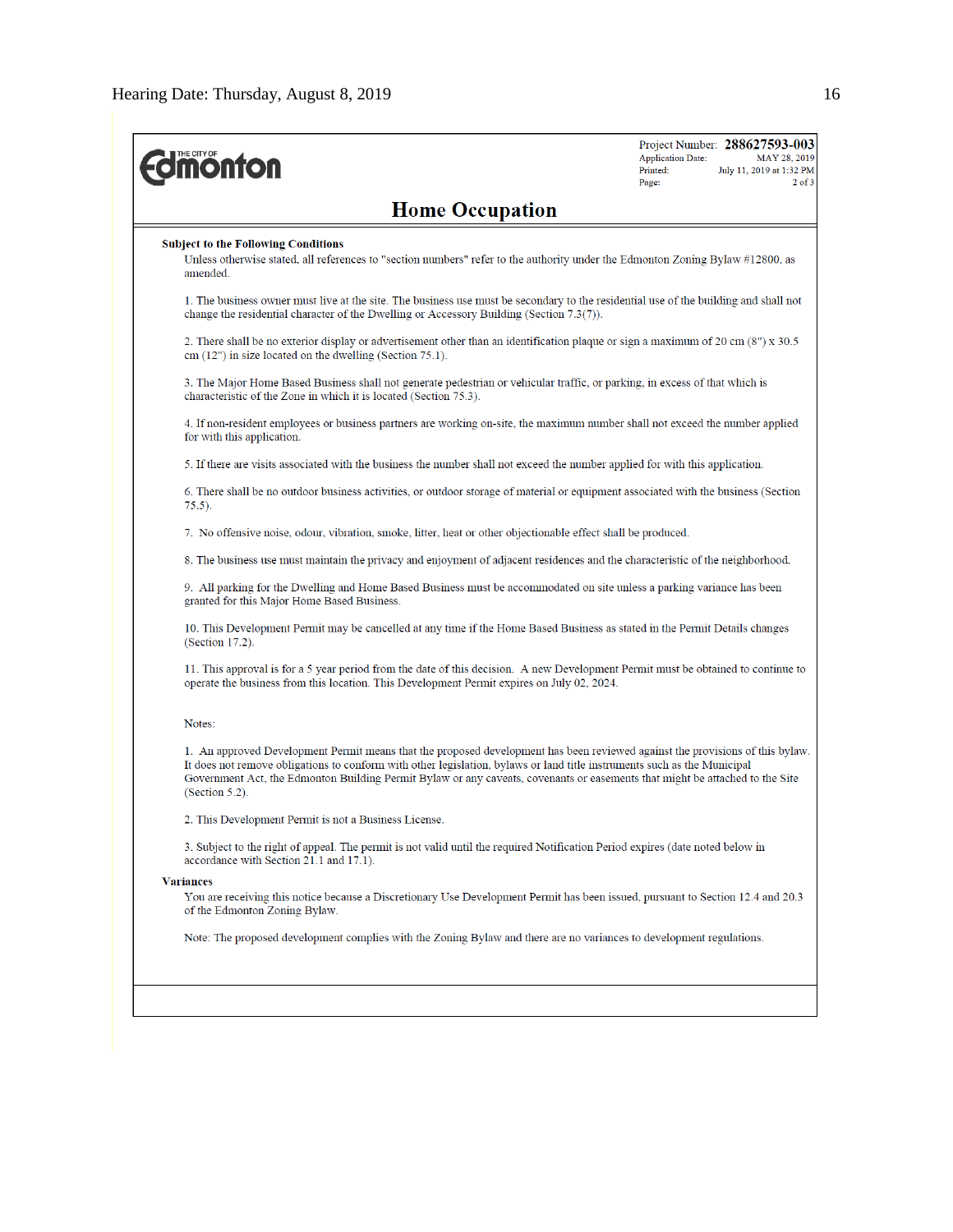| <b><i><u>dimonton</u></i></b>                    |                                                                                                                                |                                |                      | <b>Application Date:</b><br>Printed:<br>Page: | Project Number: 288627593-003<br>MAY 28, 2019<br>July 11, 2019 at 1:32 PM<br>$3$ of $3$ |
|--------------------------------------------------|--------------------------------------------------------------------------------------------------------------------------------|--------------------------------|----------------------|-----------------------------------------------|-----------------------------------------------------------------------------------------|
|                                                  |                                                                                                                                | <b>Home Occupation</b>         |                      |                                               |                                                                                         |
| <b>Rights of Appeal</b><br>Amendment Act.        | This approval is subject to the right of appeal as outlined in Chapter 24, Section 683 through 689 of the Municipal Government |                                |                      |                                               |                                                                                         |
| Notice Period Begins: Jul 09, 2019               |                                                                                                                                | Ends: Jul 30, 2019             |                      |                                               |                                                                                         |
| Fees                                             |                                                                                                                                |                                |                      |                                               |                                                                                         |
| Dev. Application Fee<br><b>Total GST Amount:</b> | <b>Fee Amount</b><br>\$321.00<br>\$0.00                                                                                        | <b>Amount Paid</b><br>\$321.00 | Receipt#<br>05880205 | <b>Date Paid</b><br>May 28, 2019              |                                                                                         |
| <b>Totals for Permit:</b>                        | \$321.00                                                                                                                       | \$321.00                       |                      |                                               |                                                                                         |
|                                                  |                                                                                                                                |                                |                      |                                               |                                                                                         |
|                                                  |                                                                                                                                |                                |                      |                                               |                                                                                         |
|                                                  |                                                                                                                                |                                |                      |                                               |                                                                                         |
|                                                  |                                                                                                                                |                                |                      |                                               |                                                                                         |
|                                                  |                                                                                                                                |                                |                      |                                               |                                                                                         |
|                                                  |                                                                                                                                |                                |                      |                                               |                                                                                         |
|                                                  |                                                                                                                                |                                |                      |                                               |                                                                                         |
|                                                  |                                                                                                                                |                                |                      |                                               |                                                                                         |
|                                                  |                                                                                                                                |                                |                      |                                               |                                                                                         |
|                                                  |                                                                                                                                |                                |                      |                                               |                                                                                         |
|                                                  |                                                                                                                                |                                |                      |                                               |                                                                                         |
|                                                  |                                                                                                                                |                                |                      |                                               |                                                                                         |
|                                                  |                                                                                                                                |                                |                      |                                               |                                                                                         |
|                                                  |                                                                                                                                |                                |                      |                                               |                                                                                         |
|                                                  |                                                                                                                                |                                |                      |                                               |                                                                                         |
|                                                  |                                                                                                                                |                                |                      |                                               |                                                                                         |
|                                                  |                                                                                                                                |                                |                      |                                               |                                                                                         |
|                                                  |                                                                                                                                |                                |                      |                                               |                                                                                         |
|                                                  |                                                                                                                                |                                |                      |                                               |                                                                                         |
|                                                  |                                                                                                                                |                                |                      |                                               |                                                                                         |
|                                                  |                                                                                                                                |                                |                      |                                               |                                                                                         |
|                                                  |                                                                                                                                |                                |                      |                                               |                                                                                         |
|                                                  |                                                                                                                                |                                |                      |                                               |                                                                                         |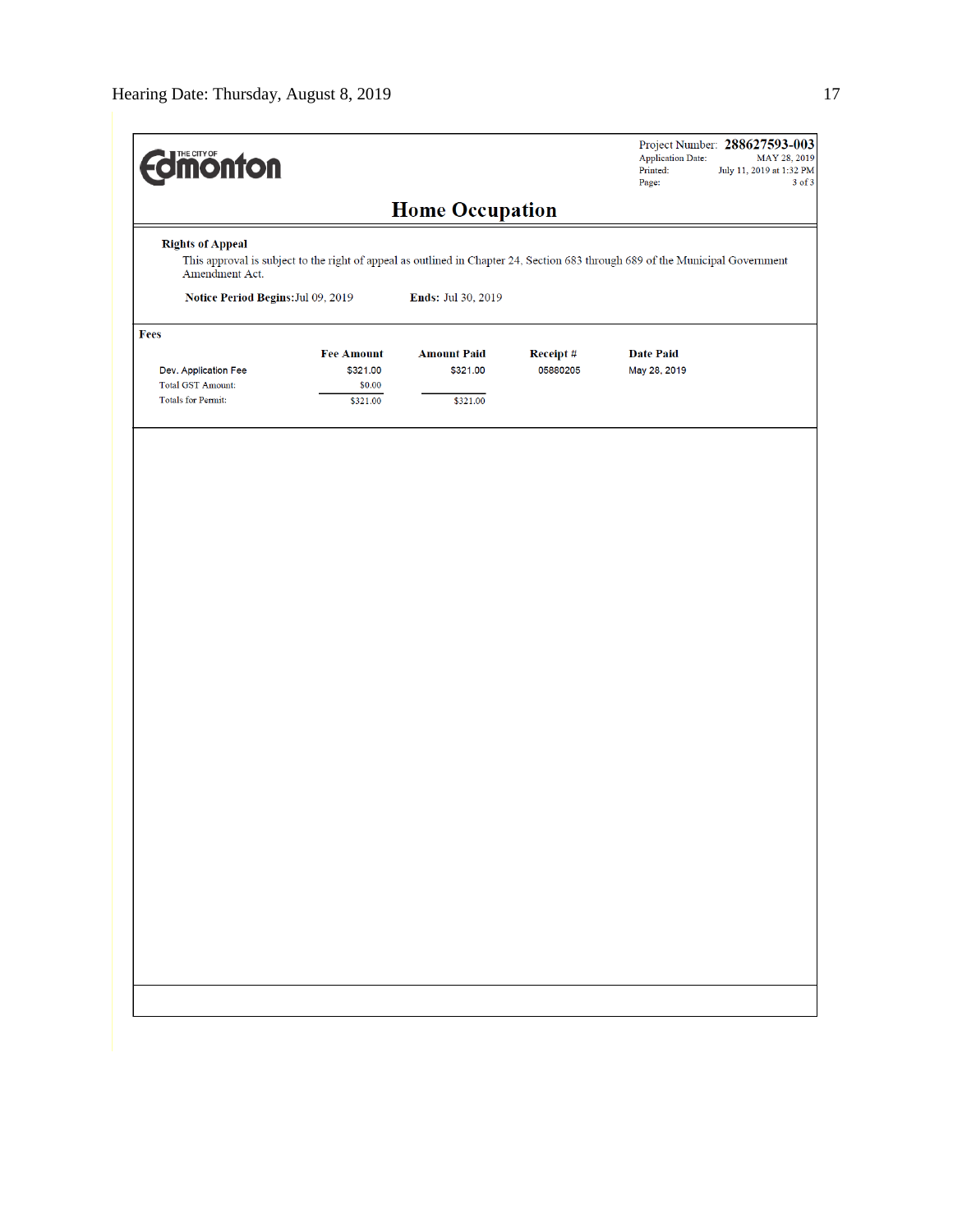